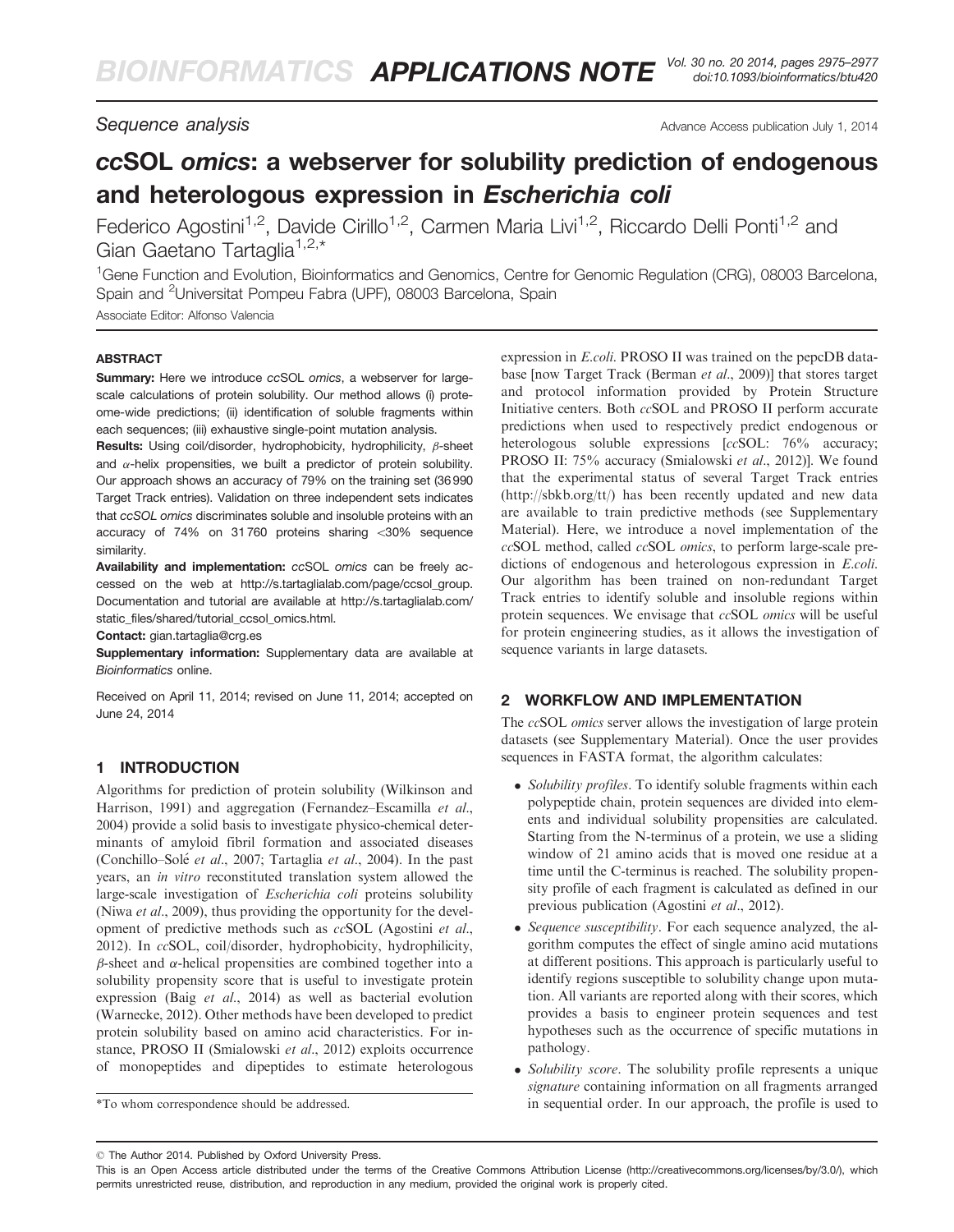estimate solubility upon expression in the E.coli system. As sequences have different lengths, we exploit a method based on Fourier's transform ([Bellucci](#page-2-0) et al., 2011; [Tartaglia](#page-2-0) et al., [2007](#page-2-0)) that allows comparison of polypeptide chains with different sizes. Using 100 Fourier's coefficients, we trained an algorithm that has the same architecture developed for the analysis of protein expression levels in E.coli [i.e. neural network approach ([Tartaglia](#page-2-0) et al., 2009)].

• Reliability score. The webserver provides a confidence score based on statistical analysis of both training and testing sets (i.e. sequence range used to validate the method; see [Supplementary Material](http://s.tartaglialab.com/static_files/shared/tutorial_ccsol_omics.html)).

All the aforementioned analyses are performed for each submitted protein set if the number of entries is  $\lt 500$ . Because of the intense CPU usage, sequence susceptibility scores are not computed for datasets >500 entries.

## 3 PERFORMANCES

Expression of human prion (PrP) in E.coli is particularly difficult, as the protein accumulates in inactive aggregates ([Baneyx](#page-2-0) [and Mujacic, 2004](#page-2-0)). ccSOL omics correctly predicts that PrP is insoluble and identifies the fragment 130–170 as the least soluble (Fig. 1A–C) together with region 231–253 (not present in the mature form). This finding is very well in agreement with what has been previously reported in literature ([Tartaglia](#page-2-0) *et al.*, 2005, [2008\)](#page-2-0). Moreover, the analysis of susceptible fragments identifies a number of experimentally validated mutations (e.g. G131V, S132I, R148H, V176I and D178N) associated with lower solubility and located in the region promoting PrP aggregation [\(Corsaro](#page-2-0) et al., 2012) [see [Supplementary Material\]](http://s.tartaglialab.com/static_files/shared/tutorial_ccsol_omics.html). As for the large-scale performances of ccSOL omics, we used a 10-fold

cross-validation on Target Track [total of 36 990 entries with 30% redundancy (Fu et al.[, 2012\)](#page-2-0)] and observed 79% accuracy in discriminating between soluble and insoluble proteins. Furthermore, we tested the algorithm on three independent datasets containing protein expression data [total of 31 760 entries taken from E.coli (Niwa et al.[, 2009](#page-2-0)), SOLpro ([Magnan](#page-2-0) et al., [2009\)](#page-2-0) and PROSO II [\(Smialowski](#page-2-0) et al., 2012)] and found 74% accuracy (Fig. 1D; see also [Supplementary Material\)](http://s.tartaglialab.com/static_files/shared/tutorial_ccsol_omics.html).

### 4 CONCLUSIONS

The ccSOL omics algorithm shows excellent performances in predicting solubility of endogenous and heterologous genes in E.coli. We hope that the webserver will be useful for biotechnological purposes, as it could be for instance used to design fusion tags for soluble expression. Although accurate, our calculations are based on sequence features, and integration with structural characteristics will dramatically increase the predictive power. We plan to combine *ccSOL omics* with information on chaperone ([Tartaglia](#page-2-0) et al., 2010) and RNA [\(Bellucci](#page-2-0) et al., 2011; [Choi](#page-2-0) et al.[, 2009\)](#page-2-0) interactions, as these molecules greatly contribute to the solubility of protein products ([Cirillo](#page-2-0) et al., 2014; [Zanzoni](#page-2-0) et al.[, 2013](#page-2-0)).

## ACKNOWLEDGEMENTS

We thank A. Zanzoni and G. Bussotti for stimulating discussions.

Funding: The research leading to these results has received funding from the European Union Seventh Framework Programme (FP7/2007–2013), through the European Research Council, under grant agreement RIBOMYLOME 309545, and from the Spanish Ministry of Economy and Competitiveness (SAF2011-



Fig. 1. Human Prion Solubility and ccSOL Performances. (A) Starting from the N-terminus, ccSOL computes the solubility profile using a sliding window moved toward the C-terminus. *ccSOL* identifies the fragment 130–170 as the most insoluble within the C-terminus of human PrP (region 231– 253 is not present in the mature form of the protein). (B, C) Maximal and average susceptibility upon single-point mutation. (D) We trained on the Target Track set (AUROC =  $85.5\%$ ) and tested on E.coli [AUROC =  $93.3\%$ ; (Niwa et al.[, 2009](#page-2-0))], SOLpro [AUROC =  $85.7\%$ ; ([Magnan](#page-2-0) et al., 2009)] and PROSO II [AUROC = 82.9%; [\(Smialowski](#page-2-0) et al., 2012)] proteins. Inset: overall score distribution for soluble (red) and insoluble (blue) proteins